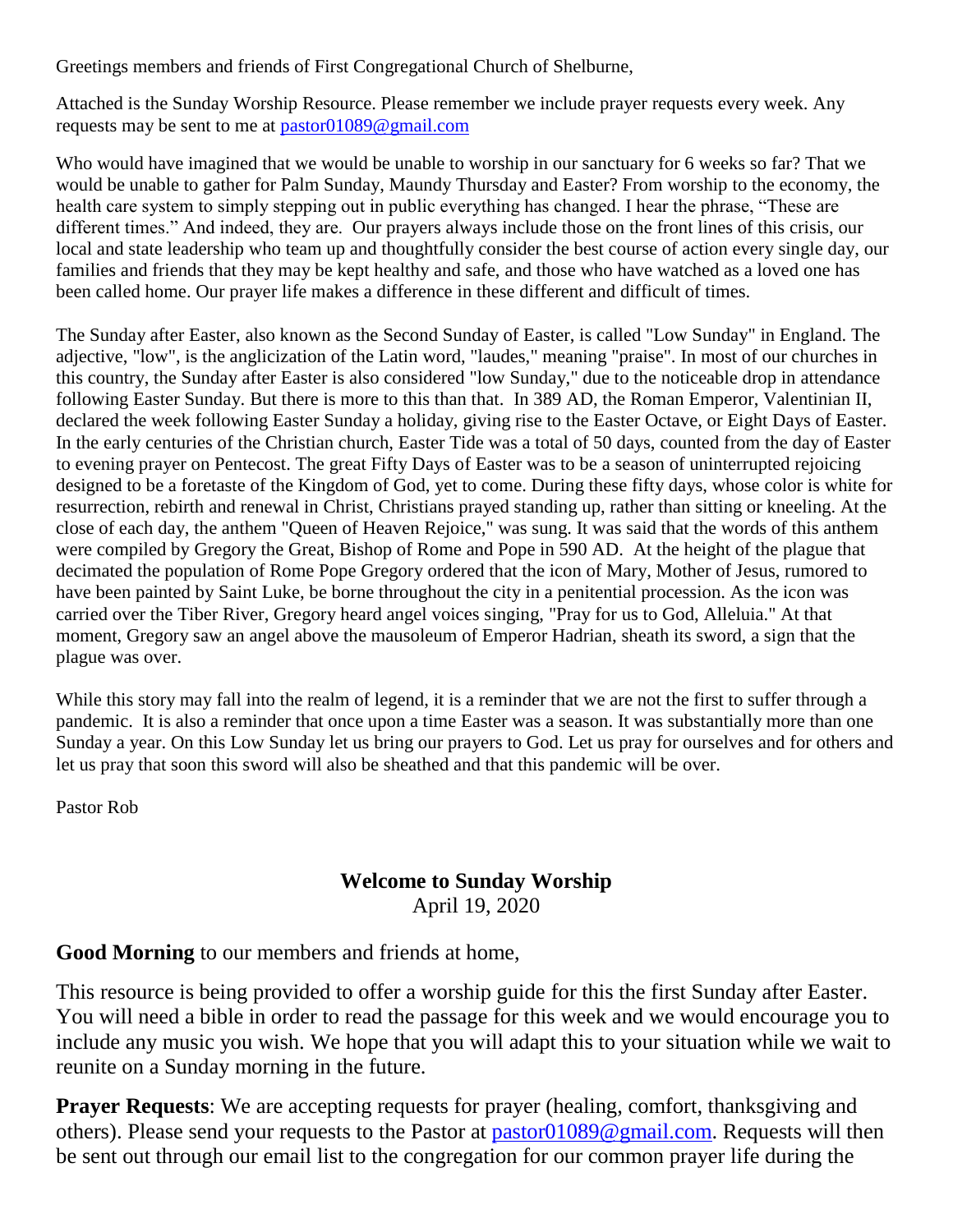week. PLEASE remember that all prayer requests received become public knowledge. If you are uncertain if your request for another might be confidential, do not send it.

## **And now let us be in worship**

## **A Call to Worship**

From the ends of the earth, God calls us together. The rich and the poor, the joyful, those filled with sorrow, the loved and the unloved, those at home, those at work, all are gathered in the one household of God's love. Let us praise the Lord.

## **Morning Prayer & Lord's Prayer**

On this day, loving God, we thank you that you watch us as shepherds tend to their sheep. We thank you that you care for us as a mother cares for her children. We thank you that you have called us to be as family; sisters and brothers in the one household of your love. We pray in the name of Jesus who taught us to pray together… *Our Father, who art in heaven, hallowed be thy name. Thy kingdom come, thy will be done, on earth as it is in heaven. Give us this day our daily bread and forgive us our debts as we forgive our debtors. And lead us not into temptation but deliver us from evil. For thine is the kingdom and the power and the glory forever. Amen.*

### **Prayers of the People**

You may wish to add your own prayers for healing, prayers of thanksgiving, prayers for comfort and others. Silent prayer time for your own prayers and prayer requests is also included. This morning's prayer takes its theme from our lesson from the Gospel according to John. This text presents the image of Jesus as the Shepherd.

## **Let us come to God in prayer.**

Good Shepherd, Care Giver Protector from whom all our blessings flow and in whose pastures, we live our lives, hear our prayers. Hear our offerings of Thanksgiving: Praise be to you in all things and for all things. You provide sunlight and seasons. You bring forth the bounty on by which we are sustained. In the midst of your creation, you have placed us, with one foot on earth and one foot that desires to stretch into eternity. In your wisdom, you have endowed us with incredible passion, unfathomable creativity and the capacity to love you and each other.

Praise be to you, O God! Hear our prayers for your blessing: Bless those new to life and Those new to death. Bless the tired and the hungry, the lonely and those who sit in darkness. Bless those whom we remember that have gone before us into your safe keeping, those whom we desperately miss. Bless those who rejoice greatly this day, those who are lifted by awe and wonder. Bless, O Lord, those who give of themselves and place their own comfort, even their own health, above those they are called to serve, to care for and protect. Bless all your people, O God, and all your creation. Bless our endeavors to bring your love to others. Bless our ministries that bring the love and peace of Christ to those who struggle, those who wander, who are lost and alone. Bless us in our endeavors to be a faithful community above all else, that our understanding of you and your Christ, may inform our leadership, that we may be good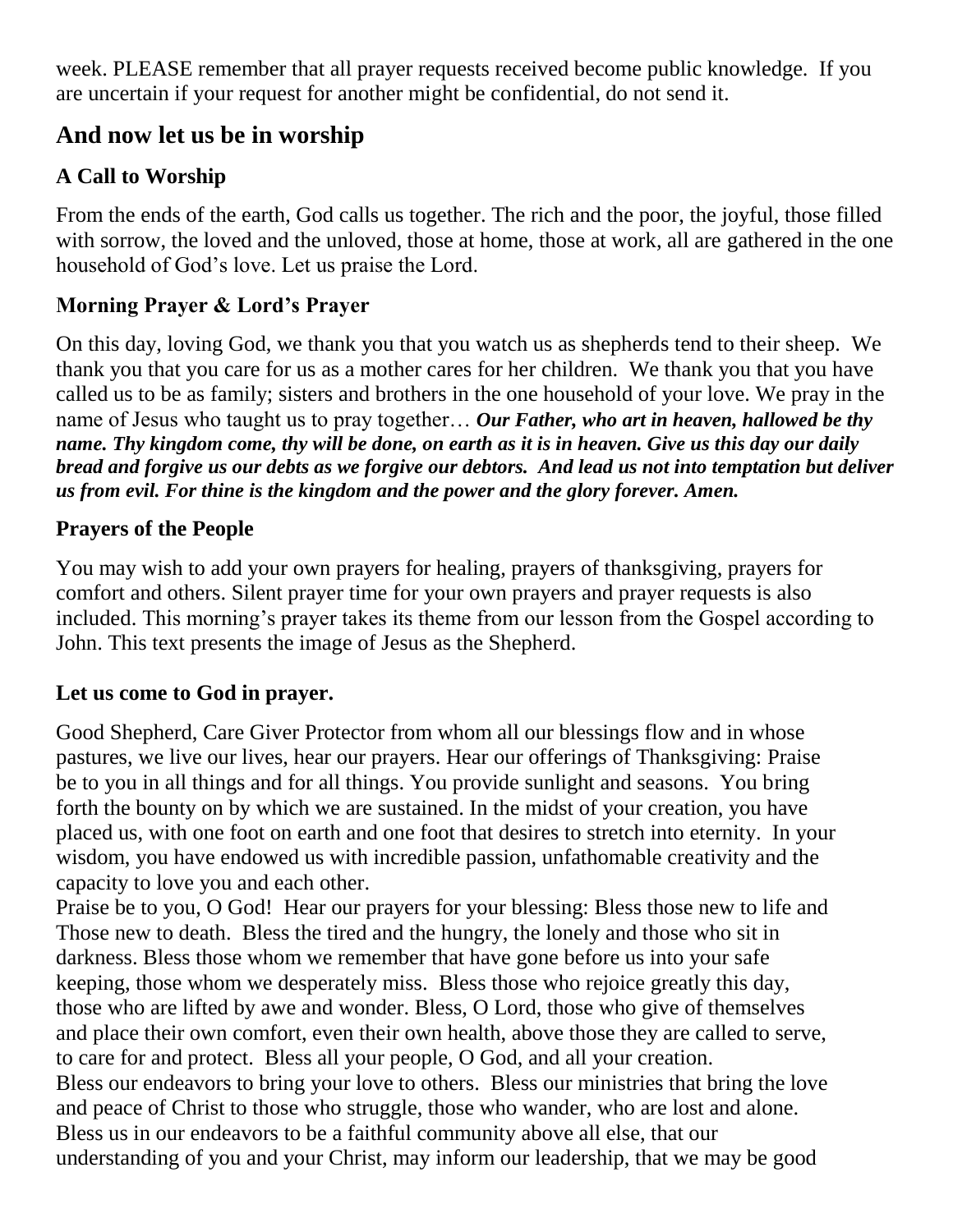shepherds of what you have entrusted to us. Bless these our prayers as we lift them up to your unfathomable wisdom and discernment.

#### Silent Time

Loving God, bless our congregation and in your blessing, may we come to know your Christ as our shepherd, our protector, our guide, our comforter and our friend.

#### **Gospel Lesson:** John 10:1-10

Our Gospel reading for today takes place as Jesus leaves the temple in Jerusalem to return to the Mount of Olives. As he walks through the city, he finds a man born blind. Jesus heals the man and moves on. The man, whose sight has now been restored, finds himself in a difficult situation as he is confronted by the Pharisees in the temple. After a short discourse he is thrown out of the temple and eventually he meets Jesus again. As Jesus speaks to the man born blind, he also teaches his disciples and those who have gathered around him. The reading for this morning is a part of that conversation.

> After the readings, you may reflect on them and share your thoughts. There is a set of notes concerning these texts for your reflection.

#### **Benediction:** Micah 8

*What does the LORD require of you? To act justly and to love mercy and to walk humbly with your God.*

#### Notes on the text

In another time and another place, I received a call from a piano teacher who wondered if she could use the church meeting house for a recital for her students. She had seen the sanctuary, liked its acoustics and had noticed the Steinway concert grand piano. "Well," I replied, "let me ask you a couple of questions, would this be a 'for profit' venture or a free recital?" "Free," she replied. "Are these your students?" "Yes, does that matter?" She asked. "Not to me, but you've asked to use the building, so I have to bring your request to the church Trustees who are the stewards of our buildings and grounds, and these are questions they are likely to ask. You've also asked to use the meeting house, that's our worship space and under the care of our Board of Deacons, so, I'll have to bring your request to them." "I'm afraid I don't understand, she said. "You're the priest, can't you just give me permission?" "I'm sorry," I confessed, "I can't do that." "Why not?" "Well, we're a democratic congregation. I have no more real authority here than any other church member. Your request will be handled by the Trustees and the Deacons and I will be glad to bring it to them for you." "You're a what?" She asked. "I'm a